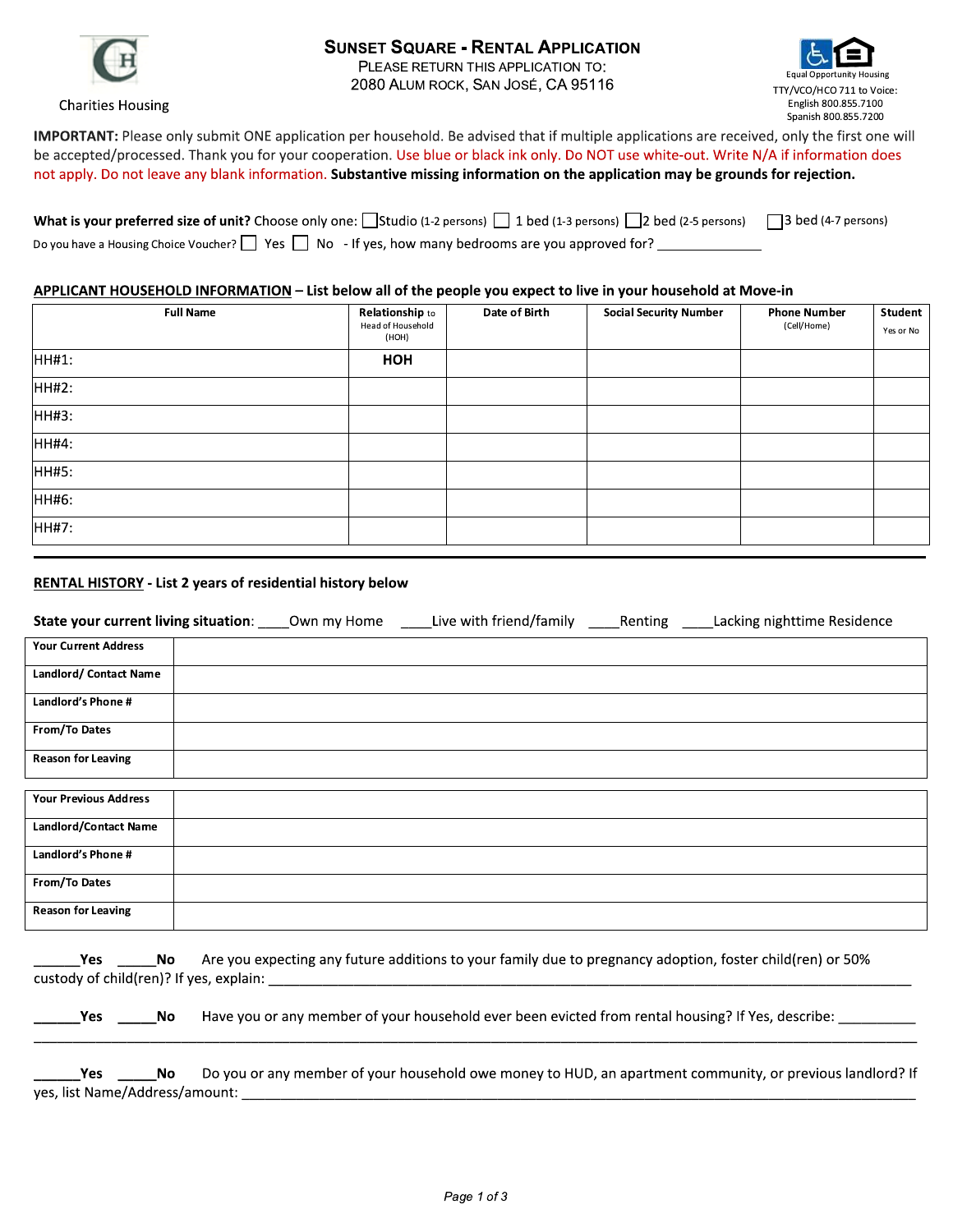#### <u>TOTAL HOUSEHOLD INCOME</u>

| List all money earned or received by each member of your household below. |                                       |                                          |                            |                                 |                          |       |
|---------------------------------------------------------------------------|---------------------------------------|------------------------------------------|----------------------------|---------------------------------|--------------------------|-------|
| <b>Family Member Name</b>                                                 | <b>Employment</b><br>(Monthly Income) | <b>Public</b><br>Assistance<br>(Monthly) | Child Support<br>(Monthly) | SS/SSI/Pension<br>(Monthly)     | Unemployment<br>(Weekly) | Other |
|                                                                           | Ś                                     | Ś                                        | \$                         | \$                              | \$                       | Ś     |
|                                                                           | \$                                    | \$                                       | \$                         | $\overline{\boldsymbol{\zeta}}$ | \$                       |       |
|                                                                           | \$                                    | \$                                       | \$                         | \$                              | \$                       | ሖ     |
|                                                                           | Ś                                     | \$                                       | \$                         | \$                              | \$                       | ۸     |
|                                                                           | \$                                    | \$                                       | \$                         | \$                              | \$                       | \$    |
|                                                                           | \$                                    | \$                                       | \$                         | \$                              | \$                       | ó     |

#### <u>ASSET INFORMATION</u>

| Yes.                     | No l                      | Does anyone regularly give you cash or help you financially in any way? If yes, explain________            |                                                                                |                                                                                                                                    |                       |       |  |  |
|--------------------------|---------------------------|------------------------------------------------------------------------------------------------------------|--------------------------------------------------------------------------------|------------------------------------------------------------------------------------------------------------------------------------|-----------------------|-------|--|--|
| <b>Yes</b>               | No.                       | Does anyone regularly pay some of your bills such as utilities, rent, phone, electric/gas? If yes, explain |                                                                                |                                                                                                                                    |                       |       |  |  |
| <b>ASSET INFORMATION</b> |                           |                                                                                                            |                                                                                |                                                                                                                                    |                       |       |  |  |
|                          |                           |                                                                                                            | Cash/Deposit box, 401K, Life Insurance, etc. Please provide information below. | Below list all assets for each household member. Assets such as Checking, Savings, CDs/Stocks/Bonds, Retirement Funds, Debit Card, |                       |       |  |  |
|                          | <b>Family Member Name</b> |                                                                                                            | <b>Bank Name</b>                                                               | <b>Account Type</b>                                                                                                                | <b>Account Number</b> | Value |  |  |
|                          |                           |                                                                                                            |                                                                                |                                                                                                                                    |                       |       |  |  |
|                          |                           |                                                                                                            |                                                                                |                                                                                                                                    |                       |       |  |  |
|                          |                           |                                                                                                            |                                                                                |                                                                                                                                    |                       |       |  |  |
|                          |                           |                                                                                                            |                                                                                |                                                                                                                                    |                       |       |  |  |
|                          |                           |                                                                                                            |                                                                                |                                                                                                                                    |                       |       |  |  |
|                          |                           |                                                                                                            |                                                                                |                                                                                                                                    |                       |       |  |  |
|                          |                           |                                                                                                            |                                                                                |                                                                                                                                    |                       |       |  |  |
|                          |                           |                                                                                                            |                                                                                |                                                                                                                                    |                       |       |  |  |
|                          |                           |                                                                                                            |                                                                                |                                                                                                                                    |                       |       |  |  |

| Yes |  | <b>No</b> Do you or any household member own any real estate or mobile home? If yes, describe<br>the contract of the contract of the contract of the contract of the contract of the contract of the contract of<br>$\sim$ 0.000 $\sim$ 0.000 $\sim$ 0.000 $\sim$ 0.000 $\sim$ 0.000 $\sim$ 0.000 $\sim$ 0.000 $\sim$ 0.000 $\sim$ 0.000 $\sim$ 0.000 $\sim$ 0.000 $\sim$ 0.000 $\sim$ 0.000 $\sim$ 0.000 $\sim$ 0.000 $\sim$ 0.000 $\sim$ 0.000 $\sim$ 0.000 $\sim$ 0.000 $\sim$ 0.000 |
|-----|--|-----------------------------------------------------------------------------------------------------------------------------------------------------------------------------------------------------------------------------------------------------------------------------------------------------------------------------------------------------------------------------------------------------------------------------------------------------------------------------------------|
|-----|--|-----------------------------------------------------------------------------------------------------------------------------------------------------------------------------------------------------------------------------------------------------------------------------------------------------------------------------------------------------------------------------------------------------------------------------------------------------------------------------------------|

| Yes | <b>No</b> | Have you sold or disposed of any assets in the last two years? If yes, describe |
|-----|-----------|---------------------------------------------------------------------------------|

OOOOOOOOOOOOOOOOOOOOOOOOOOOOOOOOOOOOOOOOOOOOOOOOOOOOOOOOOOOOOOOOOOOOOOOOOOOOOOOOOOOOOOOOOOOOOOOOOOOOOOOOOOOOOOOOO

OOOOOOOOOOOOOOOOOOOOOOOOOOOOOOOOOOOOOOOOOOOOOOOOOOOOOOOOOOOOOOOOOOOOOOOOOOOOOOOOOOOOOOOOOOOOOOOOOOOOOOOOOOOOOOOOOO

| <b>VEHICLES</b>     |      |       |              |       |
|---------------------|------|-------|--------------|-------|
| Make/Model_         | Year | Color | Tag # $\_\_$ | State |
| Vehicle Register to |      |       |              |       |
| Make/Model          | Year | Color | Tag $#$      | State |
| Vehicle Register to |      |       |              |       |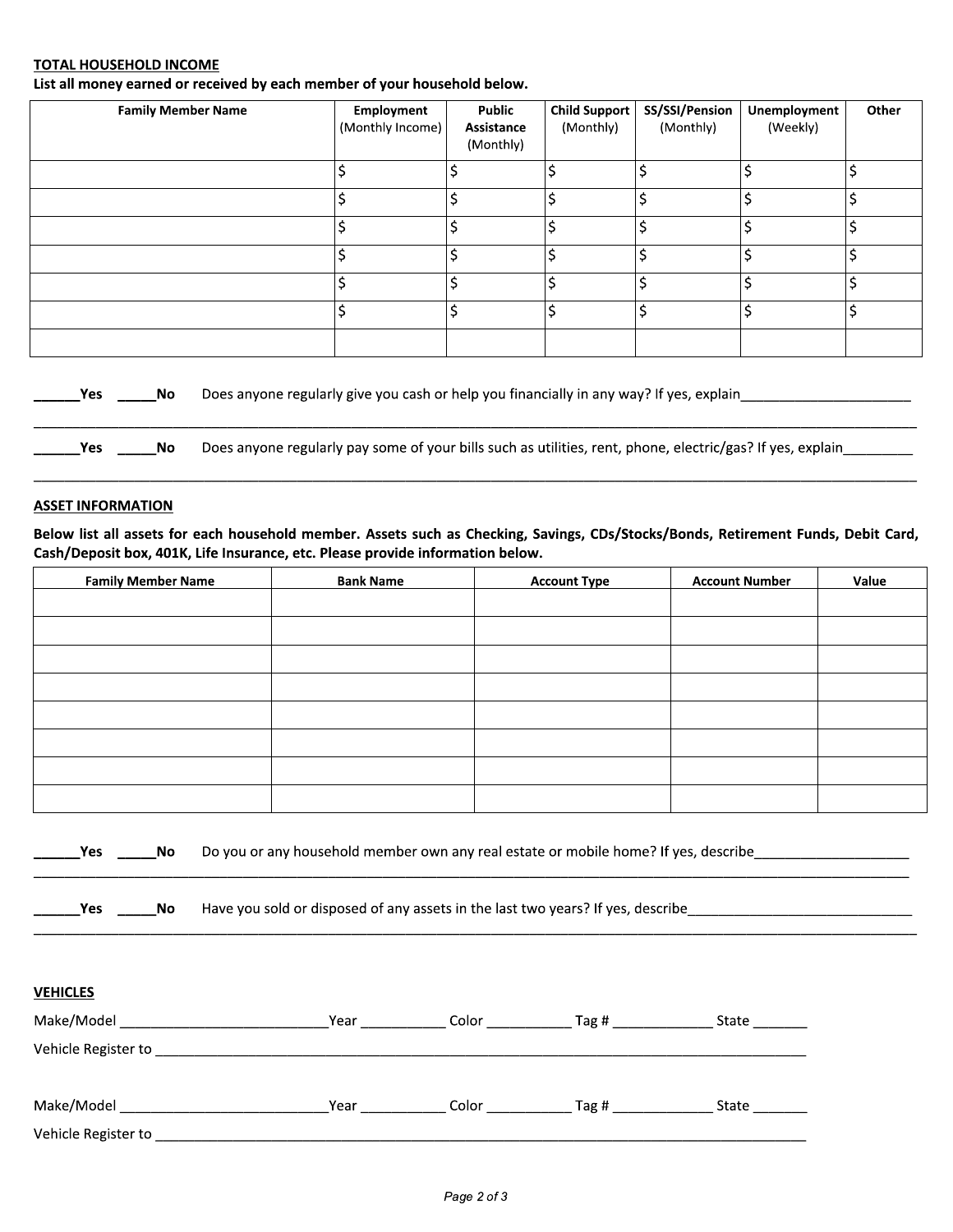#### **ADDITIONAL CONTACT INFORMATION**, in case management is unable to reach you

|                                                                                                      | Phone ( <u>)</u> ___________________ | Relationship ________________   |
|------------------------------------------------------------------------------------------------------|--------------------------------------|---------------------------------|
|                                                                                                      | Phone ( ) ____________________       | Relationship __________________ |
| FOR MARKETING PURPOSES, Please let us know how you heard of us:                                      |                                      |                                 |
| Newspaper Ad _____Drove by ______Resident Referral ______Word of Mouth ______Website Other:_________ |                                      |                                 |

#### Note: All household members 18 and older must sign this application.

The property shall be occupied only by the person(s) named in this application. Applicant(s) represent(s) the above information to be true, correct, and complete and herby authorize(s) verification of the information provided, including obtaining credit report(s), UD report(s), and criminal background report(s) at the cost of \$30.00 to be paid by applicant(s). Applicant(s) understand(s) and agree(s) that the landlord may disqualify applicant and/or terminate any rental agreement entered into for any misrepresentation made above. By signing below, you acknowledge that information on this application may be used for research purposes, but only for research that has been reviewed and approved by an Institutional Review Board, and provided that the results of the published research do not allow any individual to be identified.

| <b>Applicant's Full Name</b> | <b>Applicant's Signature</b> | <b>Date</b> |
|------------------------------|------------------------------|-------------|
| <b>Applicant's Full Name</b> | <b>Applicant's Signature</b> | <b>Date</b> |
| <b>Applicant's Full Name</b> | <b>Applicant's Signature</b> | <b>Date</b> |
| <b>Applicant's Full Name</b> | <b>Applicant's Signature</b> | <b>Date</b> |
| <b>Applicant's Full Name</b> | <b>Applicant's Signature</b> | <b>Date</b> |
| <b>Applicant's Full Name</b> | <b>Applicant's Signature</b> | <b>Date</b> |

Applications are recorded according to the date/time of receipt. Substantive missing information on the application may be grounds for rejection.

For Office Use Only:

Date/Time Application Received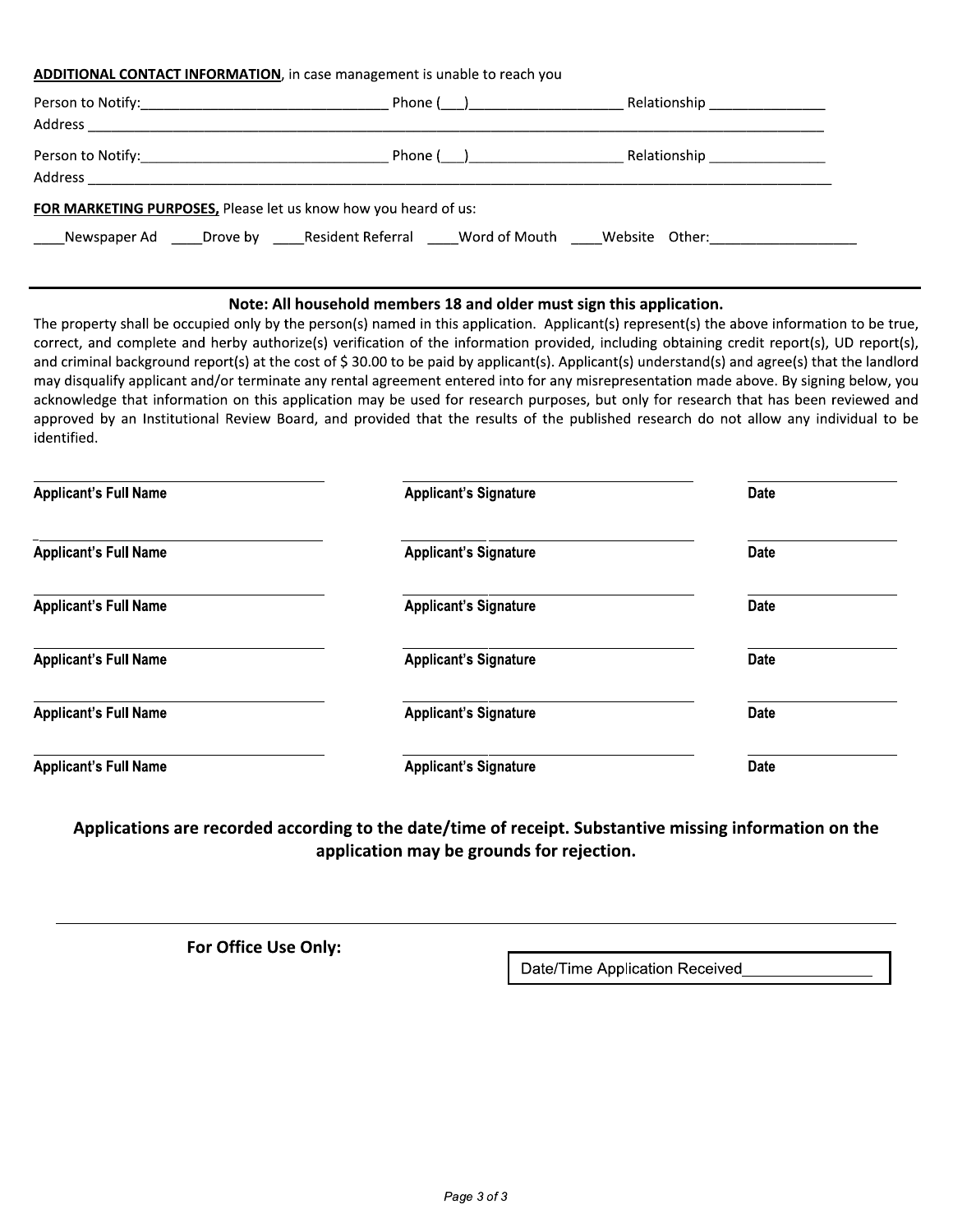

#### Property: Sunset Square Apartments

The leasing agent will follow all program compliance regulations set forth by the property's regulatory bodies. **Refer to "Attachment A" for property specific programs and regulations.** 

**Marketing & Outreach:** To further the commitment to nondiscrimination and equal opportunity in housing, Management will conduct a marketing outreach campaign in accordance with the property's approved Affirmed Marketing Plan. The outreach may include contact with community-based agencies, distribution of flyers, and print and electronic media advertisements.

**Privacy:** It is the policy of Charities Housing to guard the privacy of applicants as conferred by the Federal Privacy Act of 1974 and all applicable laws and to ensure the protection of such applicants' records maintained by staff. Therefore, neither Charities Housing nor its agents or employees shall disclose any personal information contained in its records to any person or agency unless the individual about whom the information is requested shall give written consent to such disclosure. This Privacy Policy in no way limits Charities Housing's ability to collect such information as it may need to determine eligibility, compute rent, or determine suitability for tenancy. Consistent with the intent of Section 504 of the Rehabilitation Act of 1973, any information obtained regarding a disability or disability status will be treated in a confidential manner.

All information provided to Charities Housing and the Owner of the property concerning incidents of VAWArelated crimes will be kept confidential and stored in a safe place which only employees who have been designated as a point of contact, such as the site manager, have access to. In addition, details of an incident will not be entered into any shared database. The Owner/Agent is allowed to enter information into a database system that meets all requirements for securing sensitive personally identifiable information, including the Privacy Act. The Owner/Agent, however, may disclose the information only if the applicant/tenant gives written permission; the Owner/Agent needs to use the information in an eviction or termination of assistance proceeding against the victim's abuser or perpetrator; or, a law requires the Owner/Agent to release the information.

**Applications and Application Fee:** During the application period, prospects must turn-in a completed rental application to be considered for housing. Paper rental applications will be available for pick-up and drop-off at the property Rental Office. The application acceptance period, application fee, and other relevant information will be published via the marketing materials, flyers, newspaper ads, etc. at application time. All applications must be completed to be considered, including all required documents and payment.

**Note:** *The Rental Application fees will represent the actual cost incurred by management to run a credit and* background check. The amount will be advertised at the time applications are accepted. The fee is collected *at the time of housing interview and not during the application intake period.*

**How to Submit an Application**: Applications will be available at [www.charitieshousing.org](http://www.charitieshousing.org/) and at the onsite leasing office. The application acceptance period, pick-up and drop-off locations, application fee, and other relevant information will be published via the marketing materials, flyers, newspaper ads, etc. at application time.

**What to submit to be placed on the waitlist:** Each adult applicant must submit the following:

- a. Completed application form including signature of each adult applicant
- b. Signed copy of Tenant Selection Criteria

All required fields in the application must be completed or the application will be declined. The required fields will be marked as such on the application. Removed or declined applicants are welcome to re-apply when the waiting list re-opens.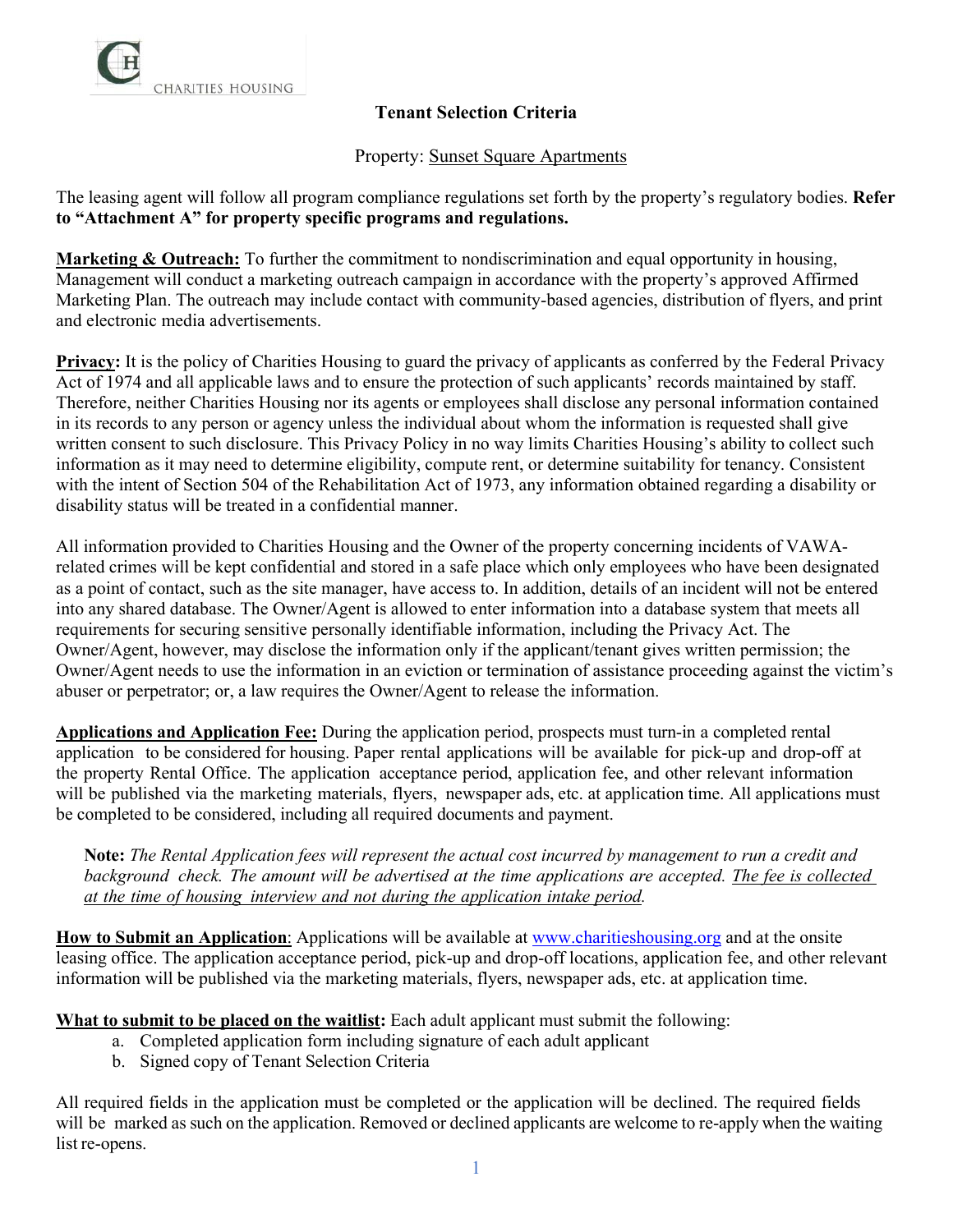

**Waiting List:** Wait list openings will follow the property's approved Affirmative Marketing Plan. Waiting list activity will be announced prior to opening and notice of waiting list closure. A notice will be posted on the door of the leasing office. All application received during the application period will be added to the property's waitlist based on date and time received.

**Application Period:** Applications will only be accepted when the Waiting List is open, as specified in the property's Marketing Plan.

All applicants on the wait list are responsible for providing updated contact information to management. **An applicant's failure to update their contact information with the Property Manager may result in their name being removed from the Wait List.**

**Disclaimer:** No household, or person, is guaranteed a unit by being accepted on the Waiting List. Management will only be able to qualify, a household or person, after all verifications are completed and returned, along with credit, Unlawful Detainer, criminal background, and landlord investigations. This **"Tenant Selection Criteria"** is available to all applicants for review.

**Order of Selection:** Applicants will be called for a housing interview based on the date and time their application was received by management.

**Initial Invitation to Interview for a Vacant Unit:** For each unit that becomes available the Property Manager will telephone and or mail a "Notice of Available Unit" to prospects on the Waiting List. If an applicant fails to respond to the invitation for interview within ten (10) calendar days of the call or mailing of a letter, they will be removed from the Waiting List. It is the applicant's responsibility to respond/furnish sufficient information within the deadlines set by management.

**Declining An Available Unit:** Applicants receiving the "Notice of Available Unit" may choose to decline the unit within ten (10) calendar days of receipt of the notice and have their name remain on the Waiting List in its original place for additional opportunity. This must be done in writing. However, applicants who decline a second time (upon a second receipt of a "Notice of Available Unit") shall have their names removed from the Waiting List.

**Interview Required:** All applicants are required to undergo a housing compliance interview. The interview will determine rental and program eligibility. All adult applicants in the household must attend the interview. The following government identifications are required from each person interested tenancy:

- a. A government-issued photo identification such as Driver's License or California ID, permanent resident card, passports, etc.
- b. Social Security Card or an Individual Taxpayer Identification (ITIN) card for each household member including those less than 18 years of age.
- c. Birth Certificates are required for all household members under the age of 18.

**Program Compliance:** The program compliance interview is an in-depth look at the many factors considered for eligibility. The property manager will furnish each applicant a check list listing the general documentation needed for the interview. It is the applicant's responsibility to respond and furnish sufficient information to determine eligibility within the deadlinesset by management. **In General, the compliance interview will account for the following but is not limited to the information listed below:**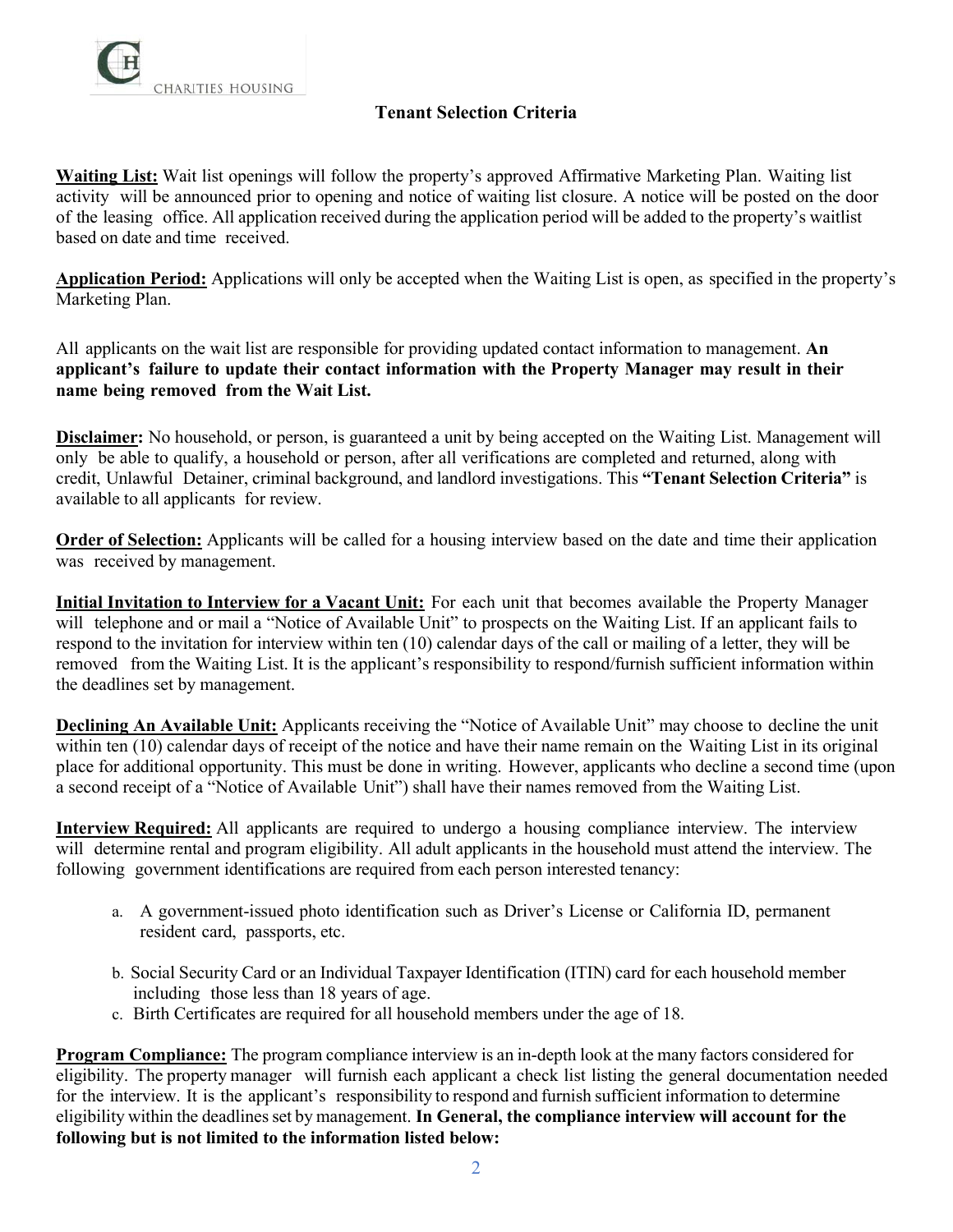

**Income Verification:** income is verified to determine if the applicant is qualified for the affordable housing programs at the property and to determine if the gross income meets the minimum / maximum income limits. **Refer to "Attachment A" for property specific programs and regulations.**

**Asset Verification:** Assets are verified to determine actual or imputed income. The imputed income of assets is added to applicant's total income needs to below the income limits per property program guidelines. Asset income is not used to determine minimum income requirements. **Refer to "Attachment A" for property specific programs and regulations.** 

**Full Time Students (Tax Credit Properties):** Households comprised of full-time students do not qualify for the lowincome program, however, there are some exceptions to this rule, see exceptions below. Verification of student status will be done at initial move in process and every year thereafter. Full time student households must meet one of the 5 following IRS exceptions to qualify for the low-income program:

- a. Any member of the household is married and is filing (or is entitled to file) a joint tax return;
- b. Be receiving assistance under Title IV of the Social Security Act (AFDC< Cal WORKS, or TANF not SSA/SSI);
- c. Have recently exited the Foster Care System (TCAC restricts to ages 18-24);
- d. Be enrolled in a job training program under WIA (Workforce Investment Act) or under another similar Federal, State or local law;
- e. Being a single parent with a child (or children) and neither the parent or children are claimed as a dependent on a third parties tax return.

**Program Integrity**: To maintain the integrity of the low income housing program, applicants may not make changes to their application during the interview process for purposes of qualification (i.e., quit your job to income qualify, add/remove a household member). \*Extraordinary personal/unforeseen circumstances may be considered on a case by case basis through the appeal process.

**Written "Notice of Disqualification":** If an applicant is disqualified, the applicant(s) will receive the reasons for disqualification in writing and will be given ten (10) calendar days to appeal their case.

**Appeal Process:** Anyone who does not agree with the disqualification notice for any reason may appeal the decision by completing an appeal form and submitting it to the property manager. Appeal forms are available in the rental office. Within ten (10) calendar days from the day the appeal is received, management will overturn or uphold the disqualification in writing. Applicants are expected to support their appeals with back-up documentation related to the reasons for denial. All appeals are reviewed at the Regional Manager level. Depending on the circumstances of each case, appeals may require a face to face meeting with the Regional Manager or his/her appointee. Regional Managers may request additional information not included in the

original appeal packet to help determine each individual case.

**In the interest of minimizing vacancies, no unit will be held for an applicant once the "Notice of Applicant Disqualification" has been mailed.** However, should the Regional Manager determine that the applicant is qualified for tenancy, or if another applicant has already been accepted for tenancy for the available unit before the review process has been completed, the applicant's name will be replaced in its original position on the Waiting List, without prejudice. **Applicants that are disqualified for tenancy shall have their names removed from the Waiting List.** However, any disqualified applicant may re-apply for tenancy, without prejudice, at such time as the Waiting List is re-opened. (See Appeal Policy)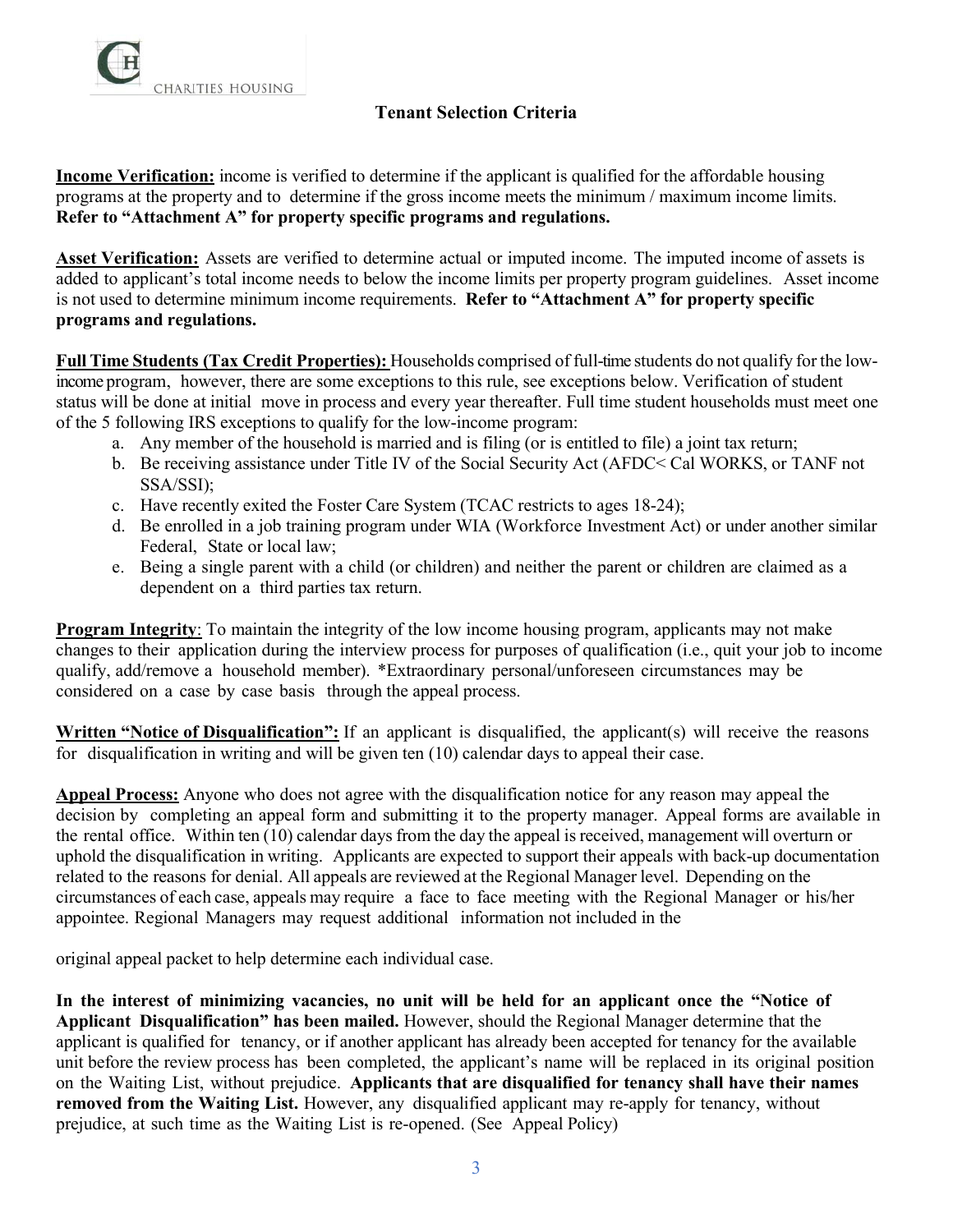

**Violence Against Women's Act of 2013 (VAWA):** Charities Housing understands the importance of providing housing protection and rights to victims of domestic violence, sexual assault and stalking. The definition of VAWA to include violence committed by intimate partners of victims, and by providing that tenants cannot be denied assistance because an affiliated individual of theirs is or was a victim of VAWA crimes. In service of the VAWA requirements, this property has:

- Established an Emergency Transfer plan to provide emergency transfers when requested, under the plan.
- Where a victim of VAWA has requested a lease bifurcation, has established a reasonable time to establish eligibility or to find new housing when the household has to be divided as a result of a VAWA crime.
- VAWA protections are extended to applicants. Applicants cannot be denied housing because they are a victim of a VAWA crime.
- Applicants and in place tenants are to be notified of their rights under VAWA.

**Fair Housing & Equal Opportunity:** It is the policy of Charities Housing to fully comply with Title VI of the Civil Rights Act of 1964, Title VIII and Section 3 of the Civil Rights Act of 1968 (as amended by the Community Development Act of 1974), Executive Order 11063, Section 504 of the Rehabilitation Act of 1973, the Age Discrimination Act of 1975, Fair Housing Amendments Act of 1988, the California Fair Employment and Housing Act, the California Unruh Civil Rights Act and any legislation protecting the individual rights of residents, guests, applicants, or staff. Federal Law prohibits discrimination against any person or group of persons because of race, color, religion, sex, handicap, familial status, or national origin.

The California Fair Employment and Housing Act and California fair housing laws prohibit discrimination because of race, color, religion, sex, gender, gender identity, gender expression, sexual

orientation, genetic information, military or veteran status, marital status, national origin, ancestry, source of income, mental and physical disability, medical condition, age, pregnancy, and/or retaliation for protesting illegal discrimination related to one of these categories. In addition, Charities Housing must comply with local fair housing and civil rights laws.

**Section 504 and Reasonable Accommodations:** The Property will seek to identify and eliminate situations or procedures which create a barrier to equal housing opportunity for all. In accordance with Section 504 of The Rehabilitation Act of 1973, the Property will make reasonable accommodation for individuals with disabilities (applicants or residents). Such accommodations may include changes in the method of administering policies, procedures, or services. The Section 504 coordinator in this region is Lisa Caldwell.

### **APPLICATION SCREENING**

The Rental Application fees will represent the actual cost incurred by management to run a credit and background check. The amount will be advertised at the time applications are accepted. The fee is collected at the time of housing interview and not during the application intake period. The fee is non-refundable once the processing of the application has begun. The fee can be paid in the form of a cashier's check or money order. No cash or personal checks will be accepted. The application fee entitles an applicant to a copy of their credit report.

For all adults in the household processing an application will include: Credit Investigation, Unlawful Detainer Report, Landlord References, Criminal Background Investigation, Employment, Asset or Income Verification, and Verification of Special Needs(s). Charities Housing reserves the right to change the credit and criminal reporting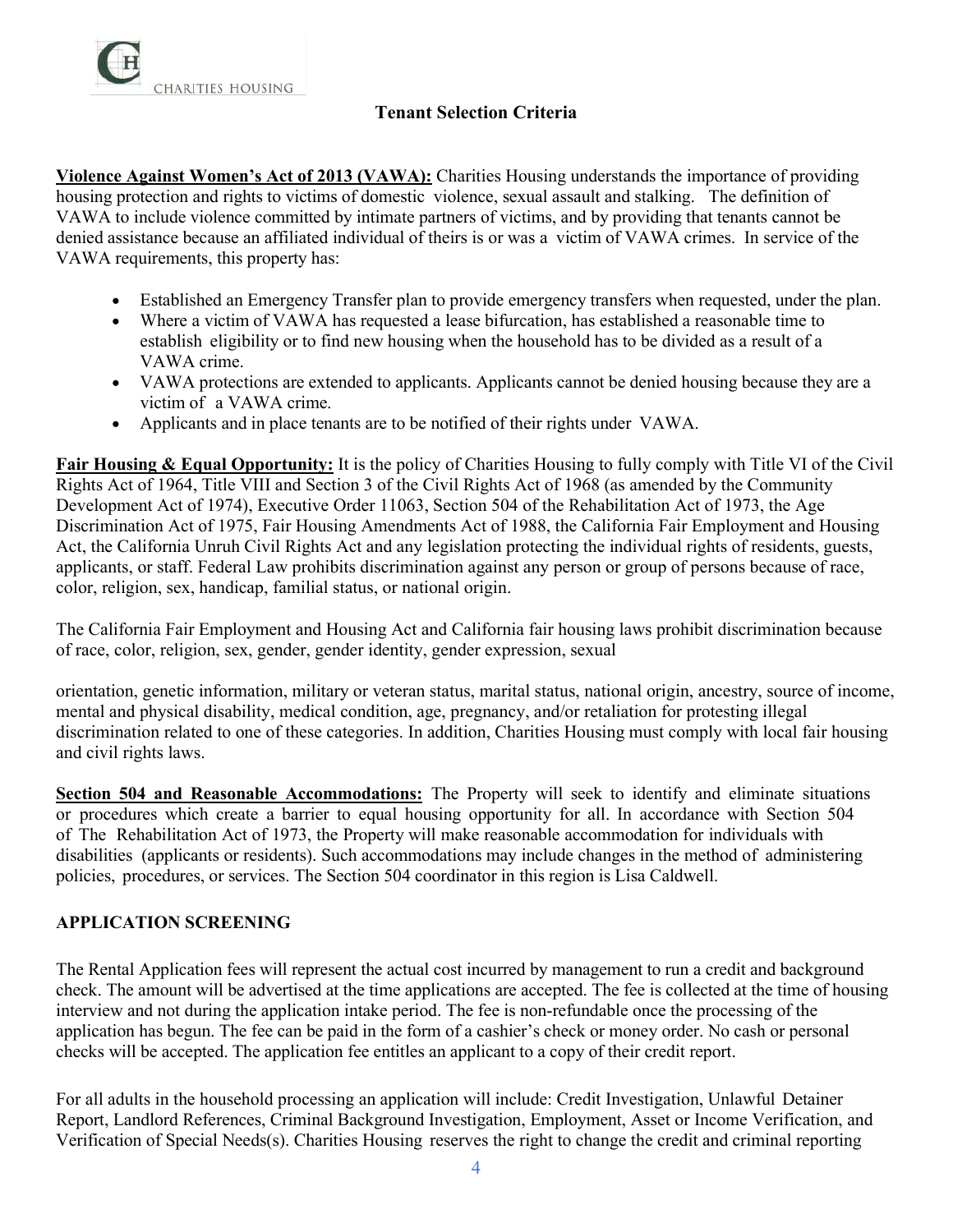

agencies at any time.

Applications will be rated on a score system to qualify for housing. **Credit, tenant performance and criminal background** information will affect the applicant score. All applicants are expected have a passing score of 70% out of 100% to be considered for housing. Applicants with no credit history will not be negatively reflected on scoring system.

**Investigation Standards**: Charities Housing (or its designates) may conduct an investigation of applicant, including thorough personal interviews with applicant's current and/or prior landlord(s), employer(s), and/or others with whom applicant is acquainted. These inquiries may include information regarding applicant's character, general reputation, personal characteristics, mode of living, credit report, and criminal background. Charities Housing will attach a summary of applicant's rights under the Fair Credit Reporting Act and the Investigative Consumer Reporting Act to applicant's application.

*NOTE: Per California SB 91, any unpaid rent or other unpaid financial obligation for a tenant that came due between March 1, 2020 through June 30, 2021 are considered as COVID-19 rental debt, therefore will not be used as a negative factor in when determining eligibility.* 

#### **Credit Report: A credit report will be obtained to evaluate financial responsibility.**

A credit report is a summary of your financial reliability generated by a third-party consumer credit reporting agency or credit bureau. Credit will be rated on a scoring point system. The following criteria will be rated:

- a. Collections
- b. Late accounts
- c. Negative accounts
- d. Public records and bankruptcy filed within the last 3 years.
- e. Total negative Tax Liens over \$500 will be denied.

NOTE: Applicant utility accounts must be current to qualify for a rental unit – NO EXCEPTION

Exception may be made for extraordinary unpaid medical expenses, student loans and paid collections. Exceptions may only be approved by the Regional Manager.

**Unlawful Detainer Report:** An Unlawful Detainer Report (U.D.) will be processed through the U.D. Registry, Inc. An applicant will be disqualified if they have any eviction filings within the last seven (7) years.

*NOTE: Per California SB 91, any unpaid rent or other unpaid financial obligation for a tenant that came due between March 1, 2020 through June 30, 2021 are considered as COVID-19 rental debt, therefore will not be used as a negative factor in when determining eligibility.* 

**Criminal Background Investigation:** It is the objective of Charities Housing to provide decent, safe, and sanitary housing at a reasonable rent for those who can demonstrate an ability to pay the rent, protect and care for persons and property, and be responsible for themselves and their guests. To ensure that Residents are selected fairly, their qualifications for tenancy and overall ability to meet the rules and regulations of the

property will be determined in part by the outcome of a criminal background check. Management reserves the right to disqualify applicants if necessary, to ensure agreeable and pleasant surroundings for all residents. An applicant can be disqualified if they display, or have displayed, behaviors that contravene or would contravene the rules and regulations of the property.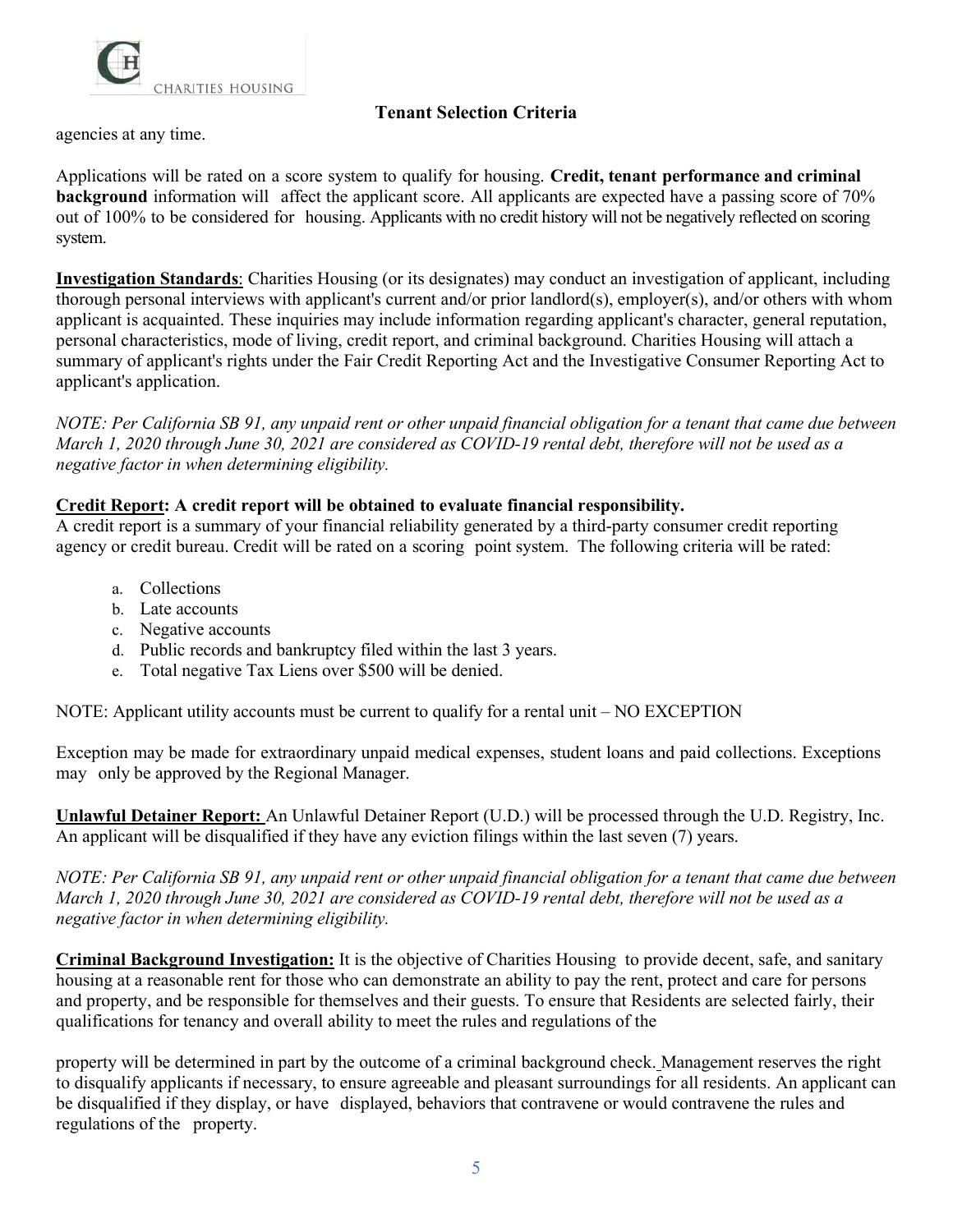

- a. A criminal background investigation covering the previous seven (7) years will be performed by Insight Screening Solutions on each applicant. The purpose of criminal background checks is to screen for behaviors potentially detrimental to the property, community, and or residents. In accordance with applicable California Law, we will not consider any:
	- i. Information about an individual's participation in a pre-trial or post-trial diversion program (unless that information is presented by applicant as a mitigating factor.)
	- ii. Arrests that did not result in conviction
	- iii. An infraction
	- iv. Convictions that have been sealed, expunged, dismissed, vacated, voided, pardoned, or otherwise rendered inoperative.
	- v. Juvenile records (unless that information is presented by applicant as a mitigating factor.)
- b. Criminal background records are kept separate by each county; therefore, the On-Site Manager will search all counties which come up on the credit report, landlord references, and employment history.
- c. The State's Offender Registry will be checked. Applicants will be disqualified for tenancy if any household member is listed as register sex offenders regardless of when the incident occurred.

**Landlord References:** The purpose of verifying landlord references is to determine if the applicant has demonstrated an ability to pay rent on time and to meet the requirements of tenancy. Current h ousehold members and/or personal friends are not an acceptable landlord reference, a written statement will be required instead. Homelessness certifications can be used in leu of landlord reference. Current landlord references will be checked. In cases where the applicant has lived at their current address for less than two (2) year, prior landlord references may also be checked. A negative landlord reference, by itself, is grounds for denial.

**Income Limits and Rents:** Income and rent restrictions apply. Please refer to the most current Max Income and Rent table posted in the rental office. You may request a copy for your records. Rents and income limits are subject to change based on program compliance; therefore, rent and income levels will be posted to the public in the rental office. Applicants will be provided a copy of the rent and income limits upon request.

**Other Reasons for Declining an Applicant:** Other reasons for which Management may disqualify an applicant include:

- a. Displaying, or have displayed, behaviors that contravene or would contravene the rules and regulations of the property.
- b. If the applicant is abusive, blatantly disrespectful, disruptive, or otherwise exhibits behaviors that would indicate that the applicant may pose a significant threat/danger to himself or herself, other tenants, or property during the required interview, or such threatening behavior is witnessed by staff at the property management office outside of the interview, or the applicant is otherwise known to staff by credible, objective evidence, the applicant will not be accepted. Credible evidence is generally defined as incident reports, witness statements, police reports, video surveillance, etc.)
- c. An applicant must complete/provide and return all the paperwork requested within the stated deadlines or will be automatically passed over for the next applicant in chronological order, unless the Regional Manager gives the applicant an authorization in writing for more time. The applicant passed over will remain the next household in chronological order until they provide the information. After ten (10) calendar days from the initial request, this application will be considered denied unless a written extension has been given by the Regional Manager.
- d. Providing false, inaccurate, or incomplete information may disqualify a prospective tenant. Intentionally providing false information on any part of the application is considered fraud and may result in the failure of the applicant to obtain a unit.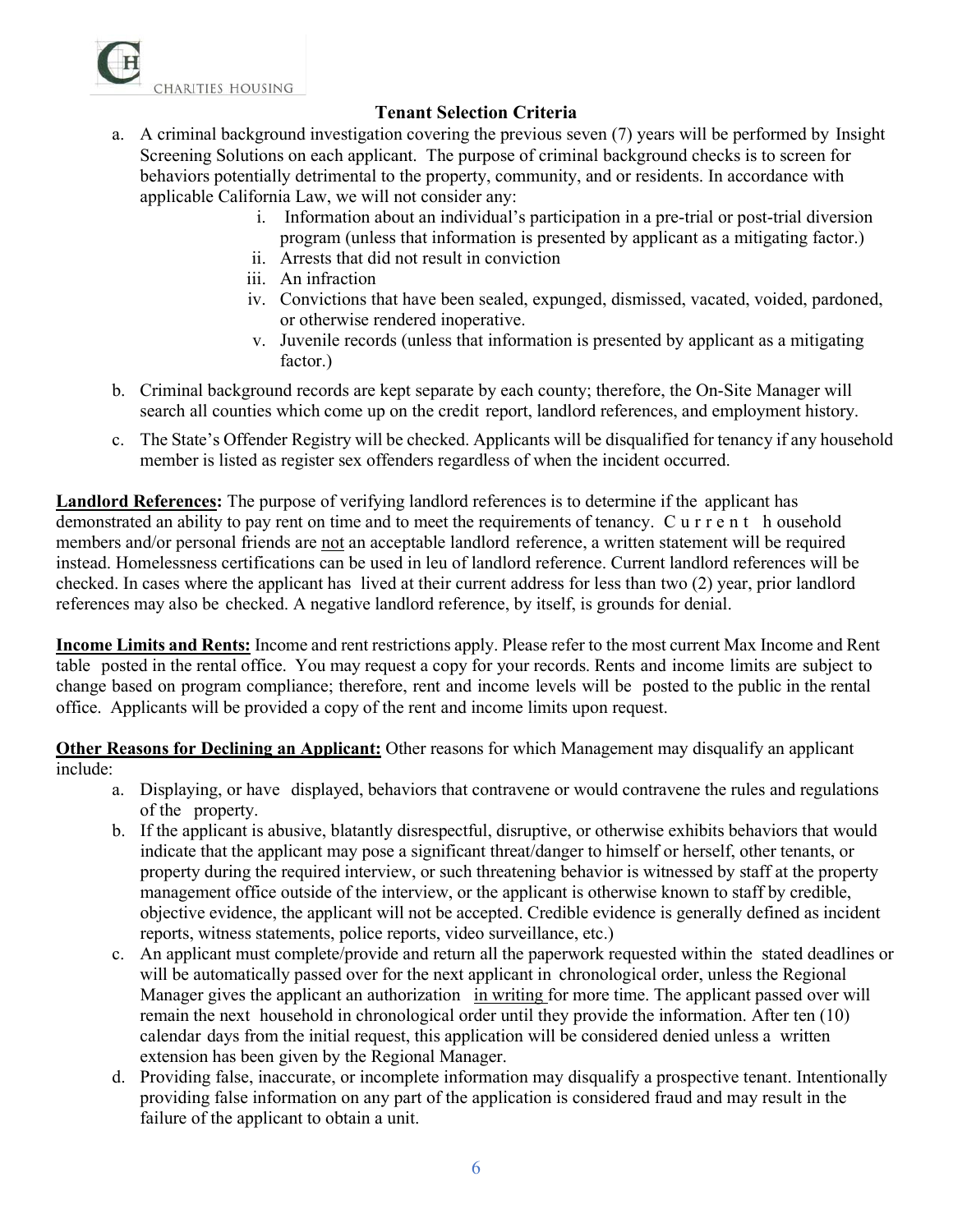

**Continuing Compliance:** Once a household has been accepted for tenancy, they will be required to re-certify income and assets annually. This process must be completed prior to the anniversary date of move-in, or a notice to vacate will be issued. Annual or more frequent inspections will take place with proper notification.

# **OTHER**

**Accessibility**: The common areas of the building are fully accessible. A number of units have been adapted for wheelchair users and/or the hearing impaired. All units are adaptable. Please inform the management office if, due to disability, you require a reasonable accommodation or modification. The leasing office is wheelchair accessible.

**Onsite Services:** A completed application does not guarantee access to the onsite programs. Nor does Charities Housing consider participation or interest in these programs when processing applications for tenants. All tenants will be provided with information on applying for these programs at move in or before.

**Translator**: The interview will be conducted in English. Charities Housing ensures that persons with Limited English Proficiency (LEP) not be discriminated against nor denied meaningful access to housing provided by Charities Housing. If you require a translator, please contact us at least forty-eight (48) hours prior to your interview so that we may arrange for translation services. If you have your own translator whom you would prefer to use, they must be at least 18 years old, which will help ensure they have sufficient capacity to understand what is being discussed during the interview and are able to translate competently. They cannot be an employee of Charities Housing.

**Smoking:** Smoking is not allowed in any common area on the property or on any balcony, including private balconies, nor inside any of the units. However, Charities Housing cannot guarantee a smoke-free environment to any tenant regardless of the location of their unit.

### **I have read and received a copy of the Tenant Selection Criteria.**

All applicant(s) ages 18 and older must execute this form

| Print Name | Signature | Date |  |
|------------|-----------|------|--|
| Print Name | Signature | Date |  |
| Print Name | Signature | Date |  |
| Print Name | Signature | Date |  |
| Print Name | Signature | Date |  |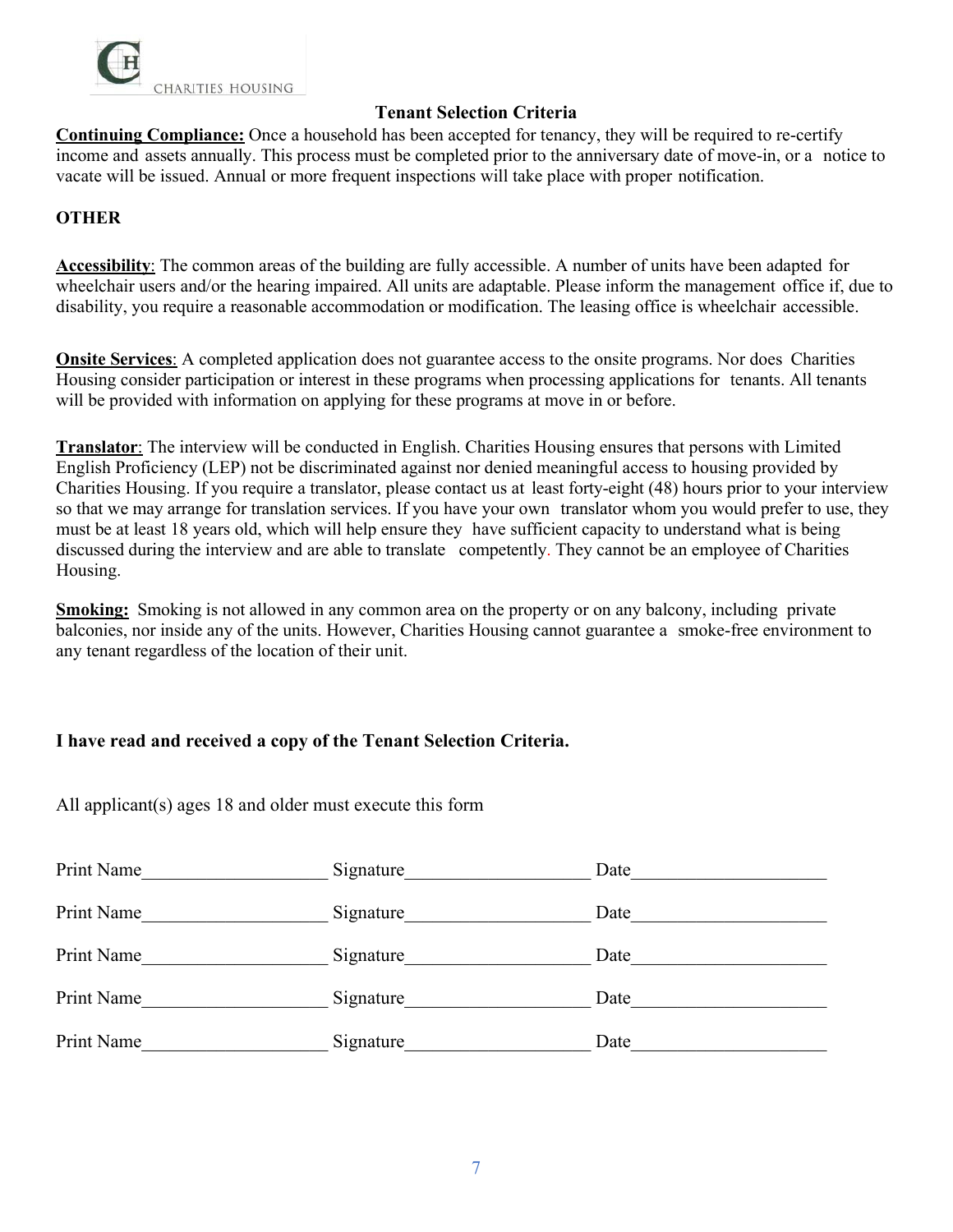

# **Tenant Selection Criteria – Attachment A**



Sunset Square Apartments is an affordable housing located at 2080 Alum Rock Ave., in San Jose, CA. The property features 94 affordable apartment units to serve qualified very low income individuals. Charities Housing is the property management agent. Applicants not accommodated at Sunset Square Apartments may also be considered for housing at other Charities Housing properties; therefore, they are encouraged to visit the agency's website for other housing availability at [www.charitieshousing.org.](http://www.charitieshousing.org./)

It is the objective of Sunset Square Apartments to provide decent, safe, and sanitary housing at a reasonable rent for those who can demonstrate an ability to pay the rent, protect and care for persons and property, and be responsible for themselves and their guests. To ensure that Residents are selected fairly, their qualifications for tenancy will be determined by evaluating their demonstrated performance, current financial status, and the applicants' ability to meet the rules and regulations of the property.

### **HOUSING PROGRAM DESCRIPTIONS**

**Low-Income Housing Tax Credit Program (LIHTC)** – all 94 units at Sunset Square Apartments are to be rented to low-income households, which qualify at 30% -50% of AMI. Occupancy standards, income & rent limits are provided below.

**Transition -In -place** (**TIP) Program-** a total of nine (9) units that are not subject to a Section 8 project-based housing voucher are designated for homeless individuals or household referred by the City of San Jose or its designee pursuant to its "Transition in Place Program". TIP program households shall have a case manager provided and paid for by the City. TIP program households also shall receive a twelve-month rent subsidy equal to the difference between the actual amount payable by the TIP resident and the maximum rent allowable for such TIP resident under the applicable regulatory agreement and/or affordability restrictions applicable to the Project.

**Abode McKinney Program –**pursuant to a MOU in between Charities Housing and Abode Services, who received an award from the U.S. Department of Housing and Urban Development (HUD) McKinney Supportive Housing Program, Abode Services agreed to provide rental subsidy and supportive services for 8 households at Sunset Square Apartments where at least one member of the household is homeless with disabilities. Rent payable by tenants of Abode McKinney units shall be calculated in accordance with the HUD Handbook 4350.3 and the Supportive Housing Program (SHP) regulations at the time the Tenant Income Certification for Tax Credit is done and the utility allocation will be included in the total per HUD regulation. A separate waiting list will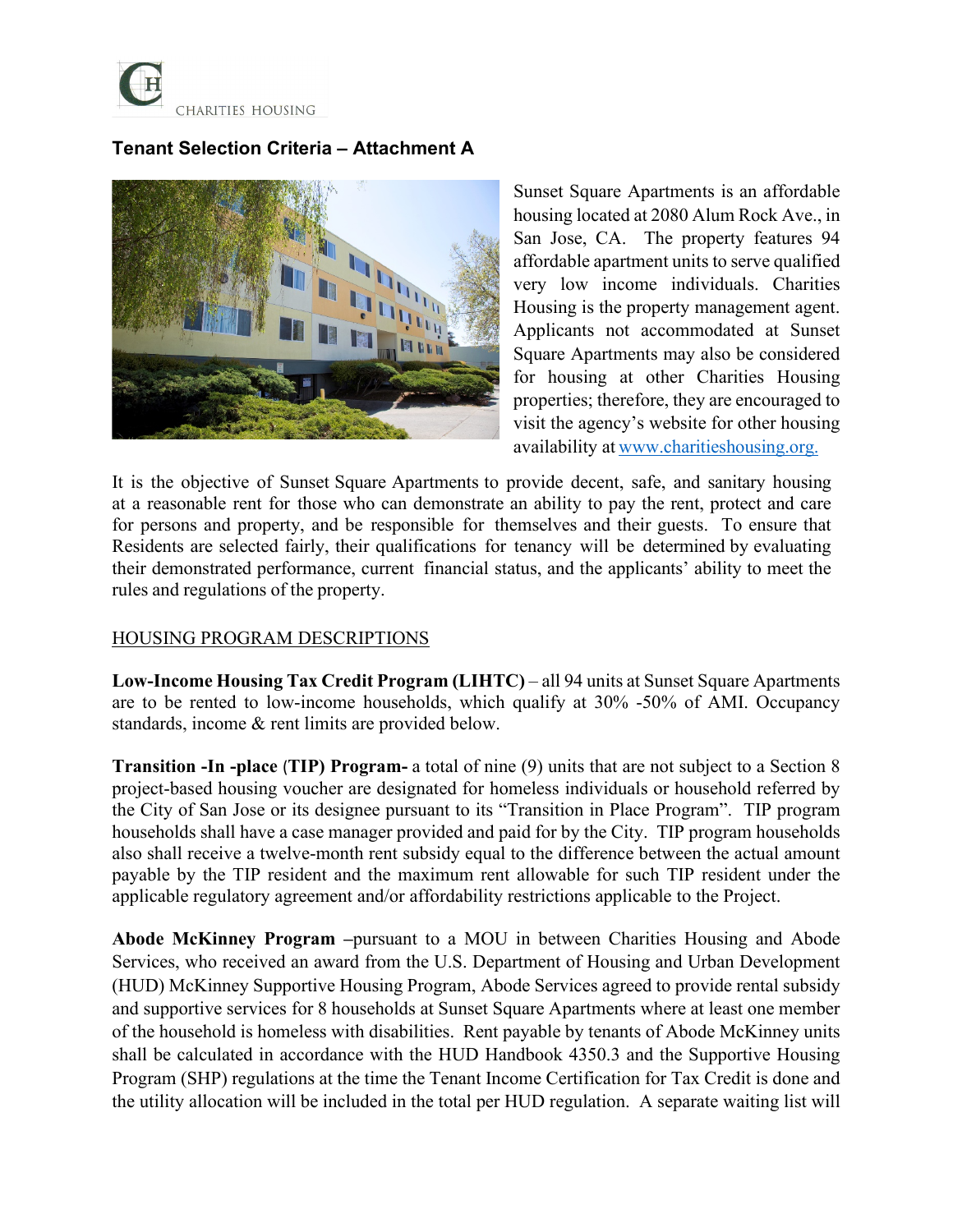

be established and maintained for those units. The McKinney unit wait list will meet the HUD's Continuum of Care (CoC) program requirements and will be monitored by Abode Services). Documentation Requirement For special needs units:

- o Documentation of chronically homeless and disabled status
- o Documentation of homelessness
- o Three (3) months of paystubs for each person employed
- o Documentation of any other income including social security, pensions, and child support
- o Last bank statement for each account

Note: The application fee is waived for County referred applicants